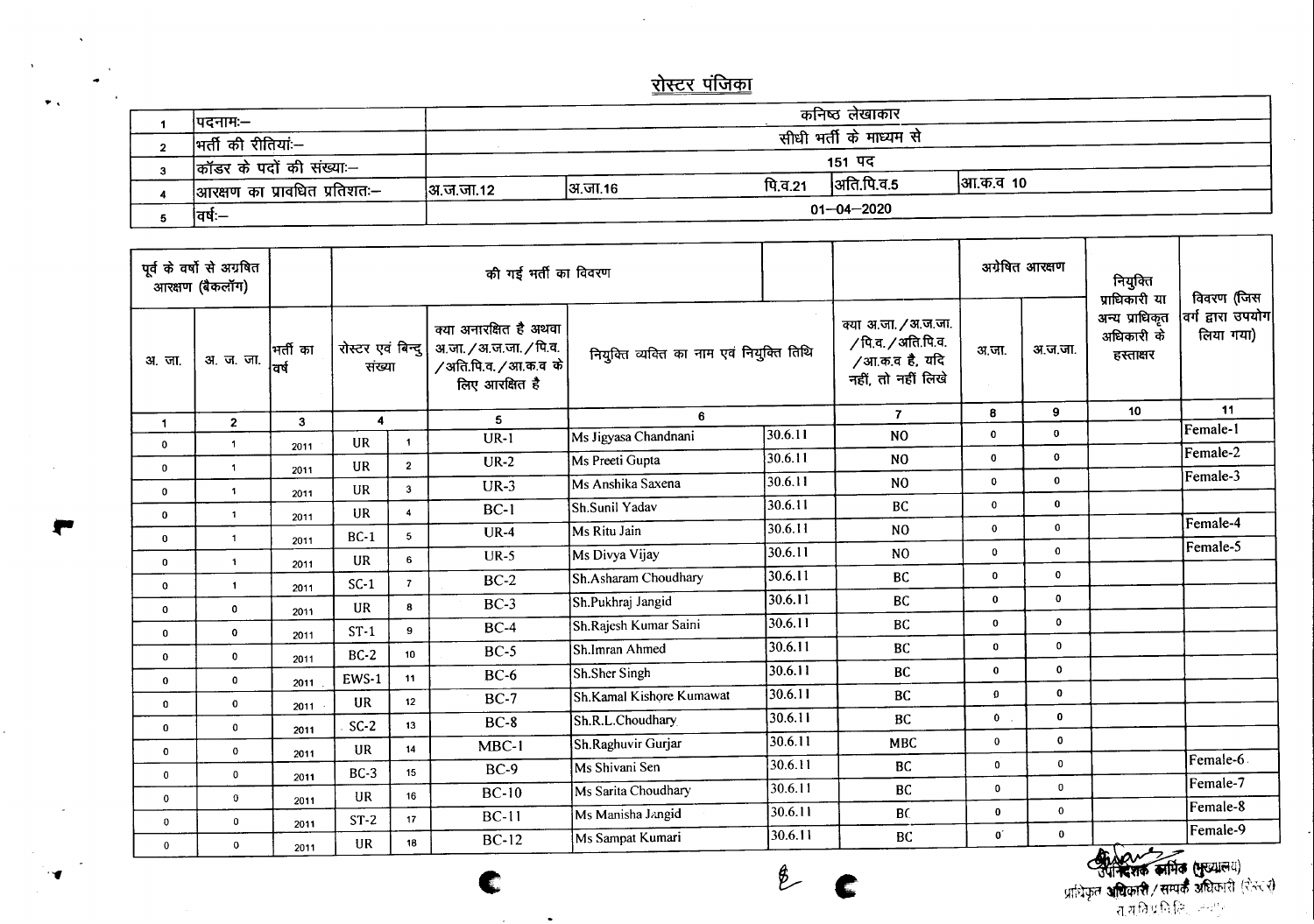|  | 0           | $\mathbf{0}$ | 2011 | $SC-3$       | 19              | $BC-13$      | Ms Shailza Yadav             | 30.6.11           | BC                     | $\mathbf 0$  | $\mathbf 0$  |          | Female-10     |
|--|-------------|--------------|------|--------------|-----------------|--------------|------------------------------|-------------------|------------------------|--------------|--------------|----------|---------------|
|  | 0           | 0            | 2011 | $BC-4$       | 20              | $BC-14$      | Ms Anuradha Mali             | 30.6.11           | BC                     | $\mathbf 0$  | $\mathbf 0$  |          | Female-11     |
|  | $\bf{0}$    | $\bf{0}$     | 2011 | $MBC-1$      | 21              | <b>BC-15</b> | Ms Bharti Jangid             | 30.6.11           | $\mathbf{B}\mathbf{C}$ | $\mathbf 0$  | $\bf{0}$     |          | Female-12     |
|  | $\mathbf 0$ | 0            | 2011 | EWS-2        | ${\bf 22}$      | <b>BC-16</b> | Ms Preeti Saharan            | 30.6.11           | BC                     | $\mathbf 0$  | $\mathbf{o}$ |          | Female-13     |
|  | $\mathbf 0$ | 0            | 2011 | <b>UR</b>    | 23              | <b>UR-6</b>  | Ms Saroj Bala                | 30.6.11           | N <sub>O</sub>         | $\mathbf 0$  | $\pmb{0}$    |          | Widow         |
|  | $\mathbf 0$ | $\mathbf{0}$ | 2011 | $BC-5$       | 24              | $SC-1$       | Ms.Khushboo Singh            | 30.6.11           | SC                     | 0            | $\mathbf 0$  |          | Female-15     |
|  | 0           | $\mathbf 0$  | 2011 | $ST-3$       | 25              | $SC-2$       | Ms.Madhu Mahawar             | 30.6.11           | SC                     | $\mathbf 0$  | $\mathbf 0$  |          | Female-16     |
|  | $\mathbf 0$ | 0            | 2013 | $SC-4$       | 26              | $UR-7$       | Sh.Govind Singh              | 07.03.13          | N <sub>O</sub>         | $\mathbf 0$  | $\mathbf 0$  |          |               |
|  | $\bf{0}$    | $\mathbf 0$  | 2013 | <b>UR</b>    | 27              | $UR-8$       | Smt. Neha Arora              | 07.03.13          | NO.                    | $\mathbf{o}$ | $\mathbf{o}$ |          | Female-17     |
|  | $\mathbf 0$ | $\mathbf 0$  | 2013 | <b>UR</b>    | 28              | <b>UR-9</b>  | Sh. Virendra Singh Shekhawat | 07.03.13          | NO.                    | $\mathbf 0$  | $\bf{0}$     |          |               |
|  | 0           | $\pmb{0}$    | 2013 | $BC-6$       | 29              | <b>UR-10</b> | Sh.Mohit Vaid                | 07.03.13          | N <sub>O</sub>         | $\mathbf 0$  | $\pmb{0}$    |          |               |
|  | $\mathbf 0$ | $\mathbf 0$  | 2013 | EWS-3        | 30 <sub>o</sub> | <b>UR-11</b> | Ms Kamod Gupta               | 07.03.13          | N <sub>O</sub>         | $\mathbf 0$  | $\mathbf 0$  |          | Female-18     |
|  | 0           | 0            | 2013 | UR           | 31              | <b>UR-12</b> | Sh.Rohitabh Sharma           | 07.03.13          | N <sub>O</sub>         | $\mathbf 0$  | $\mathbf 0$  |          |               |
|  | $\mathbf 0$ | $\mathbf{0}$ | 2013 | $SC-5$       | 32              | $UR-13$      | Smt.Anita Sharma             | 07.03.13          | N <sub>0</sub>         | $\mathbf 0$  | $\mathbf 0$  |          | Female-19     |
|  | 0           | $\mathbf 0$  | 2013 | <b>UR</b>    | 33              | <b>UR-14</b> | Sh.Gaurav Kumar Agarwal      | 07.03.13          | N <sub>O</sub>         | $\mathbf 0$  | $\mathbf 0$  |          |               |
|  | $\circ$     | $\mathbf 0$  | 2013 | $BC-7$       | 34              | <b>UR-15</b> | Sh.Manish Kumar Vijay        | 07.03.13          | N <sub>O</sub>         | $\mathbf{0}$ | $\mathbf 0$  |          |               |
|  | $\mathbf 0$ | $\mathbf 0$  | 2013 | $ST-4$       | 35              | <b>UR-16</b> | Sh.Manish Kumar Sharma       | 07.03.13          | N <sub>O</sub>         | $\mathbf 0$  | $\mathbf 0$  |          |               |
|  | 0           | $\mathbf 0$  | 2013 | <b>UR</b>    | 36              | <b>UR-17</b> | Sh.Ashish Bhargava           | 07.03.13          | N <sub>O</sub>         | $\mathbf 0$  | $\mathbf 0$  |          |               |
|  | $\bf{0}$    | 0            | 2013 | UR           | 37              | <b>UR-18</b> | Sh.Gaurav Kumar Khandelwal   | 07.03.13          | N <sub>O</sub>         | $\mathbf{0}$ | $\mathbf 0$  |          |               |
|  | $\bf{0}$    | $\mathbf 0$  | 2013 | $SC-6$       | 38              | <b>UR-19</b> | Sh.Naveen Singh Khangarot    | 07.03.13          | N <sub>O</sub>         | $\mathbf 0$  | $\mathbf 0$  |          |               |
|  | $\bf{0}$    | 0            | 2013 | BC-8         | 39              | <b>UR-20</b> | Sh.Abhishek Saini            | 07.03.13          | <b>NO</b>              | $\mathbf 0$  | $\mathbf 0$  |          |               |
|  | 0           | $\mathbf 0$  | 2013 | $MBC-2$      | 40              | $UR-21$      | Sh.Haneesh Khatri            | 07.03.13          | N <sub>0</sub>         | $\mathbf 0$  | $\mathbf 0$  |          |               |
|  | $\pmb{0}$   | $\mathbf 0$  | 2013 | EWS-4        | 41              | <b>UR-22</b> | Ms Lalita Vyas               | 07.03.13          | NO                     | $\mathbf{0}$ | 0            |          | Female-20     |
|  | $\pmb{0}$   | $\mathbf 0$  | 2013 | $ST-5$       | 42              | <b>UR-23</b> | Sh.Ravikant Sharma           | 07.03.13          | N <sub>O</sub>         | 0            | $\mathbf 0$  |          |               |
|  | $\pmb{0}$   | $\mathbf 0$  | 2013 | $BC-9$       | 43              | <b>UR-24</b> | Ms Monika Sharma             | 07.03.13          | NO.                    | $\mathbf{0}$ | $\mathbf{0}$ |          | Female-21     |
|  | $\bf{0}$    | $\mathbf 0$  | 2013 | UR           | 44              | <b>BC-17</b> | Sh.Sushil Kumar Jyotishi     | 07.03.13          | <b>BC</b>              | $\bf{0}$     | $\mathbf 0$  |          |               |
|  | $\mathbf 0$ | 0            | 2013 | $SC-7$       | 45              | $BC-18$      | Sh.Abhay Kumar Soni          | 07.03.13          | BC                     | $\mathbf 0$  | $\mathbf{0}$ |          |               |
|  | 0           | 0            | 2013 | <b>UR</b>    | 46              | <b>BC-19</b> | Sh.Tarachand Kumawat         | 07.03.13          | BC                     | $\mathbf{0}$ | 0            |          |               |
|  | 0           | $\mathbf 0$  | 2013 | <b>UR</b>    | 47              | $SC-3$       | Sh.Praveen                   | 07.03.13          | <b>SC</b>              | $\mathbf 0$  | $\mathbf{0}$ |          |               |
|  | $\mathbf 0$ | $\mathbf 0$  | 2013 | <b>BC-10</b> | 48              | $BC(PH)-20$  | Sh.Deepak                    | 07.03.13          | BC                     | $\bf{0}$     | 0            |          | $PH-1$        |
|  | 0           | $\mathbf 0$  | 2013 | UR           | 49              | $SC-4$       | Ms Suman Jeengar             | 07.03.13          | SC                     | $\mathbf 0$  | $\mathbf 0$  |          | Female-22     |
|  | $\mathbf 0$ | $\mathbf 0$  | 2013 | $ST-6$       | 50              | $SC-5$       | Sh.Ashok Kumar Devra         | $\sqrt{07.03.13}$ | <b>SC</b>              | $\mathbf 0$  | $\mathbf{0}$ |          |               |
|  | 0           | $\mathbf 0$  | 2013 | EWS-5        | 51              | $SC-6$       | Sh.Manish Kumar Verma        | 07.03.13          | <b>SC</b>              | $\mathbf{0}$ | $\mathbf 0$  | $\Delta$ | $\rightarrow$ |

 $\cdot$  .

 $\bullet$ 

 $\bar{z}$  $\mathbf{v}$ 

..

 $\sim$ 

E.

c

 $\ell$ 

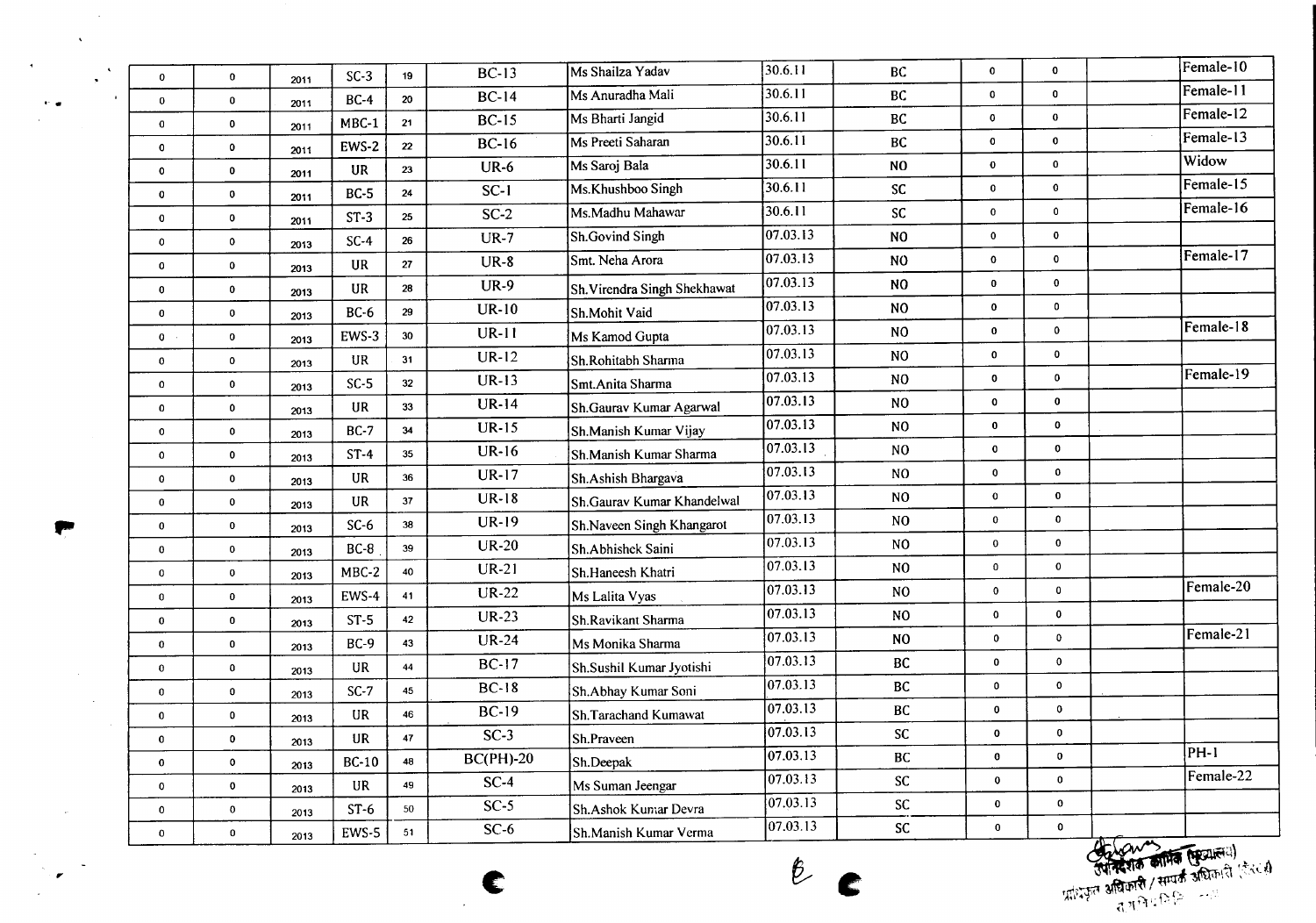| $\mathbf 0$  | $\mathbf 0$               | 2013         | $SC-8$       | 52 | $SC-7$              | Ms Usha Verma              | 07.03.13          | <b>SC</b> | $\bf{0}$     | $\pmb{0}$    | Female-23              |
|--------------|---------------------------|--------------|--------------|----|---------------------|----------------------------|-------------------|-----------|--------------|--------------|------------------------|
| $\mathbf 0$  | $\mathbf 0$               | 2013         | <b>BC-11</b> | 53 | $SC-8$              | Sh.Akash                   | 07.03.13          | SC        | 0            | $\mathbf 0$  |                        |
| $\mathbf 0$  | $\mathbf 0$               | 2013         | <b>UR</b>    | 54 | $ST-1$              | Sh.Satish Kumar Meena      | $\sqrt{07.03.13}$ | <b>ST</b> | 0            | $\mathbf{o}$ |                        |
| $\mathbf 0$  | $\mathbf 0$               | 2013         | UR           | 55 | $ST-2$              | Sh.Dhan Singh Meena        | 07.03.13          | <b>ST</b> | $\mathbf 0$  | $\mathbf 0$  |                        |
| $\pmb{0}$    | $\mathbf 0$               | 2013         | <b>UR</b>    | 56 | $ST-3$              | Ms Anjali                  | $\sqrt{07.03.13}$ | ST        | $\mathbf 0$  | $\mathbf 0$  | Female-24              |
| $\pmb{0}$    | $\mathbf 0$               | 2013         | $SC-9$       | 57 | <b>UR-25</b>        | Sh. Jittendra Singh, CA    | 04.09.13          | <b>NO</b> | 0            | $\mathbf 0$  |                        |
| $\mathbf{0}$ | $\mathbf 0$               | 2013         | <b>BC-12</b> | 58 | <b>UR-26</b>        | Sh. Shreekant Modi, CA     | 04.09.13          | <b>NO</b> | $\mathbf 0$  | $\mathbf 0$  |                        |
| $\mathbf 0$  | $\mathbf 0$               | 2013         | $ST-7$       | 59 | $BC-21$             | Ms. Manisha Saini          | 04.09.13          | ВC        | $\mathbf 0$  | $\pmb{0}$    | Female-25              |
| $\pmb{0}$    | 0                         | 2013         | EWS-6        | 60 | $SC-9$              | Sh. Ravi Kumar Verma       | 04.09.13          | SC        | $\pmb{0}$    | $\mathbf 0$  |                        |
| $\mathbf 0$  | 0                         | 2013         | MBC-3        | 61 | $SC-10$             | Ms. Kalpana Gupta          | 04.09.13          | SC        | $\pmb{0}$    | $\mathbf 0$  | Female-26              |
| $\pmb{0}$    | $\mathbf 0$               | 2015         | $BC-13$      | 62 | <b>UR-27</b>        | Sh. Ashish kumar           | 04.03.15          | <b>NO</b> | $\mathbf 0$  | $\mathbf 0$  |                        |
| $\mathbf 0$  | $\pmb{0}$                 | 2015         | $SC-10$      | 63 | <b>UR-28</b>        | Sh. Sahil arora            | 04.03.15          | NO.       | $\bf{0}$     | $\mathbf 0$  |                        |
|              |                           |              |              |    | <b>UR-29</b>        |                            | 04.03.15          |           | $\mathbf 0$  | $\mathbf 0$  | Selected<br>against UR |
| 0            | $\mathbf 0$               |              | <b>UR</b>    | 64 |                     | Sh. Vikash nama (OBC)      |                   | <b>NO</b> |              |              |                        |
| $\mathbf 0$  | $\bf{0}$                  | 2015         | <b>UR</b>    | 65 | $\overline{UR}$ -30 | Sh. Chetan ranga           | 04.03.15          | <b>NO</b> | $\mathbf 0$  | $\mathbf 0$  |                        |
| $\pmb{0}$    | $\mathbf 0$               | 2015<br>2015 | <b>UR</b>    | 66 | <b>UR-31</b>        | Sh. Ashish soni            | 04.03.15          | <b>NO</b> | 0            | $\bf{0}$     |                        |
| 0            | $\mathbf 0$               |              | <b>BC-14</b> | 67 | <b>UR-32</b>        | Sh. Amit kumar dudani      | 04.03.15          | <b>NO</b> | $\mathbf 0$  | $\bf{0}$     |                        |
|              |                           | 2015         |              |    | <b>UR-33</b>        |                            | 04.03.15          |           |              |              | Selected               |
| 0            | $\pmb{0}$                 |              | $ST-8$       | 68 |                     | Sh. Ravindra jangir (OBC)  |                   | <b>NO</b> | 0            | 0            | against UR             |
|              |                           | 2015         | $SC-11$      | 69 | $UR-34$             | Sh. Priyank arora          | 04.03.15          | <b>NO</b> | $\mathbf{0}$ | $\mathbf{0}$ |                        |
| $\mathbf{0}$ | $\bf{0}$<br>$\mathbbm{C}$ | 2015         | EWS-7        | 70 | <b>UR-35</b>        | Sh. Deepak kumar sharma    | $\sqrt{04.03.15}$ | <b>NO</b> | $\mathbf{0}$ | $\mathbf 0$  |                        |
| $\mathbf{0}$ | $\mathbf 0$               | 2015         | UR           | 71 | $\overline{BC-22}$  | Sh. Mohan kumawat          | [04.03.15]        | BC        | 0            | 0            |                        |
| $\mathbf 0$  | $\mathbf 0$               | 2015         | <b>BC-15</b> | 72 | <b>UR-36</b>        | Ms. Anjali gupta           | $\sqrt{04.03.15}$ | <b>NO</b> | $\mathbf{0}$ | $\mathbf 0$  | Female-27              |
| $\mathbf 0$  | $\mathbf 0$               | 2015         | <b>UR</b>    | 73 | <b>UR-37</b>        | Sh. Kishan kumar gupta     | 04.03.15          | <b>NO</b> | $\mathbf 0$  | $\mathbf 0$  |                        |
| $\mathbf 0$  | $\mathbf{0}$              | 2015         | <b>UR</b>    | 74 | $BC-23$             | Sh. Jetram jatt            | 04.03.15          | ВC        | $\mathbf 0$  | $\Omega$     |                        |
| $\mathbf 0$  |                           | 2015         | $ST-9$       | 75 | <b>UR-38</b>        | Ms. Meena godwani          | 04.03.15          | <b>NO</b> | $\mathbf 0$  | $\mathbf 0$  | Female-28              |
| $\bf{0}$     | 0                         | 2015         | $SC-12$      | 76 | $BC-24$             | Sh. Mahendra kumar kumawat | 04.03.15          | BC        | $\mathbf{0}$ | $\mathbf 0$  |                        |
| $\mathbf 0$  | $\mathbf{0}$              | 2015         | <b>BC-16</b> | 77 | $BC-25$             | Sh. Ajay saini             | 04.03.15          | BC        | $\mathbf 0$  | $\Omega$     |                        |
| 0            | $\bf{0}$                  | 2015         | <b>UR</b>    | 78 | <b>BC-26</b>        | Sh. Chandrakant yadav      | 04.03.15          | <b>BC</b> | $\mathbf 0$  | $\mathbf 0$  |                        |
| $\mathbf 0$  | $\mathbf 0$               | 2015         | EWS-8        | 79 | <b>UR-39</b>        | Ms. Akshita jain           | 04.03.15          | <b>NO</b> | 0            | $\mathbf 0$  | Female-29              |
| $\mathbf{0}$ | $\bf{0}$                  | 2015         | MBC-4        | 80 | <b>UR-40</b>        | Ms. Preetish bhati         | 04.03.15          | <b>NO</b> | 0            | $\mathbf{o}$ | Female-30              |
| $\mathbf 0$  | $\mathbf 0$               | 2015         | <b>BC-17</b> | 81 | $SC-11$             | Sh. Lokesh kumar pingoliya | 04.03.15          | SC.       | $\mathbf 0$  | 0            |                        |
| $\bf{0}$     | $\mathbf{0}$              | 2015         |              |    |                     |                            |                   |           |              |              | AB                     |

c

**c** 

, "

 $\bullet$ 

 $\Delta$ 

,.

 $\sim$ 

 $\ddot{\phantom{0}}$  $\sum_{i=1}^{n}$ 

 $\sqrt{2\pi}$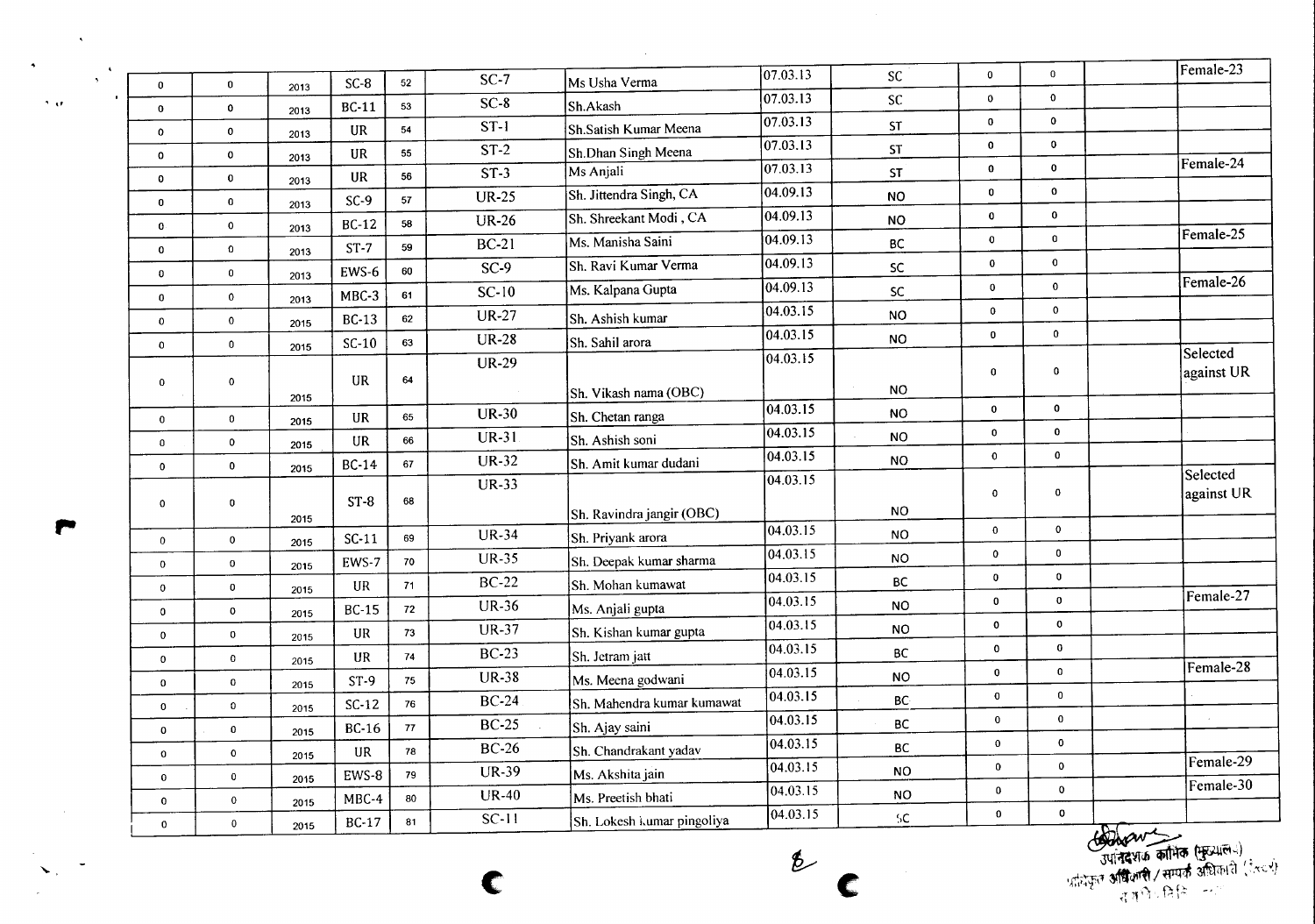|                         |              |      |                                   |     |                          |                          | $\sqrt{04.03.15}$     | <b>NO</b>  | $\mathbf 0$  | $\mathbf 0$  | Female-31                |
|-------------------------|--------------|------|-----------------------------------|-----|--------------------------|--------------------------|-----------------------|------------|--------------|--------------|--------------------------|
| $\Omega$                | $\mathbf 0$  | 2015 | $SC-13$                           | 82  | <b>UR-41</b>             | Ms. Taru sharma          | $\sqrt{04.03.15}$     | <b>MBC</b> | $\mathbf{o}$ | $\mathbf 0$  |                          |
| $\mathbf{0}$            | $\mathbf 0$  | 2015 | <b>UR</b>                         | 83  | $MBC-2$                  | Sh. Siyaram gurjar       | $\sqrt{04.03.15}$     | <b>ST</b>  | $\mathbf 0$  | $\mathbf{o}$ |                          |
| $\mathbf 0$             | $\mathbf{0}$ | 2015 | $ST-10$                           | 84  | $ST-4$                   | Sh. Rakesh kumar meena   | 04.03.15              | <b>BC</b>  | $\mathbf 0$  | $\Omega$     | Female-32                |
| $\overline{\mathbf{0}}$ | $\mathbf 0$  | 2015 | UR                                | 85  | <b>BC-27</b>             | Ms. Radha yadav          | $\overline{04.03.15}$ | <b>SC</b>  | $\mathbf 0$  | $\mathbf 0$  | Female-33                |
| $\mathbf 0$             | 0            | 2015 | <b>BC-18</b>                      | 86  | $SC-12$                  | Ms. Renu bala gegar      | $\sqrt{04.03.15}$     |            | $\mathbf 0$  | $\mathbf 0$  | $Female-34$              |
| $\bf{0}$                | $\mathbf 0$  | 2015 | UR                                | 87  | $\overline{UR}$ -42      | Ms. Karuna choudhary     | $\overline{04.03.15}$ | <b>NO</b>  | $\mathbf 0$  | $\mathbf 0$  |                          |
| 0                       | $\mathbf 0$  | 2015 | $SC-14$                           | 88  | $\overline{SC-13}$       | Sh. Tilok Chand          | $\overline{04.03.15}$ | <b>SC</b>  | $\mathbf{o}$ | $\mathbf 0$  | Female-35                |
| $\mathbf 0$             | $\mathbf 0$  | 2015 | <b>UR</b>                         | 89  | $BC-28$                  | Ms. Ritika tak           | $\sqrt{04.03.15}$     | ВC         | $\mathbf{0}$ | 0            |                          |
| $\mathbf 0$             | $\pmb{0}$    | 2015 | EWS-9                             | 90  | $SC-14$                  | Sh. Amarjeet singh       |                       | ${\sf SC}$ | $\mathbf 0$  | $\Omega$     |                          |
| $\mathbf 0$             | $\mathbf 0$  | 2015 | <b>BC-19</b>                      | 91  | $SC-15$                  | Sh. Rajdeep tanwar       | $\sqrt{04.03.15}$     | <b>SC</b>  | $\mathbf 0$  | $\mathbf{0}$ | <b>PH-3</b>              |
| $\mathbf{0}$            | $\pmb{0}$    | 2015 | $ST-11$                           | 92  | $UR(PH) - 43$            | Sh. Ajay dadhich         | 04.03.15              | NO.        | $\bf{0}$     | $\mathbf 0$  |                          |
| $\mathbf 0$             | $\mathbf{0}$ | 2015 | $\ensuremath{\mathsf{UR}}\xspace$ | 93  | $ST-5$                   | Sh. Rakesh meena         | 04.03.15              | <b>ST</b>  |              | $\mathbf 0$  |                          |
|                         | $\pmb{0}$    | 2015 | $SC-15$                           | 94  | $SC-16$                  | Sh. Vikas kuldeep        | $\sqrt{04.03.15}$     | ${\sf SC}$ | $\mathbf{O}$ | $\mathbf 0$  |                          |
| $\mathbf 0$             | $\mathbf 0$  |      | <b>BC-20</b>                      | 95  | $\overline{SC-17}$       | Sh. Ishwar bairwa        | $\sqrt{04.03.15}$     | ${\sf SC}$ | $\mathbf 0$  |              |                          |
| $\mathbf{0}$            |              | 2015 | MBC-5                             | 96  | $SC-18$                  | Sh. Kanhaiya lal bairwa  | 04.03.15              | SC.        | $\mathbf 0$  | $\mathbf{0}$ |                          |
| $\mathbf{o}$            | $\mathbf 0$  | 2015 | $ST-12$                           | 97  | $\overline{ST-6}$        | Sh.Mukesh Meena          | $\sqrt{04.03.15}$     | ST.        | $\mathbf 0$  | $\mathbf 0$  | Female-36-PH             |
| $\mathbf 0$             | 0            | 2015 |                                   |     | $BC(PH)-29$              |                          | $\sqrt{04.03.15}$     |            | $\mathbf 0$  | 0            | 14                       |
| $\mathbf 0$             | $\mathbf 0$  |      | <b>EWS-10</b>                     | 98  |                          | Ms. Vidyawati Kumari     |                       | BC         |              |              |                          |
|                         |              | 2015 | $SC-16$                           | 99  | $\overline{\text{ST-7}}$ | Sh.Mukesh Kumar Meena    | $\overline{04.03.15}$ | <b>ST</b>  | $\pmb{0}$    | $\mathbf 0$  | PH-5                     |
| $\mathbf 0$             | $\mathbf 0$  | 2015 | <b>BC-21</b>                      | 100 | $UR(PH) - 44$            | Sh.Nand Kishor Sharma    | $\overline{04.03.15}$ | <b>NO</b>  | 0            | $\mathbf 0$  |                          |
| $\mathbf 0$             | $\mathbf 0$  | 2015 | <b>UR</b>                         | 101 | $ST-8$                   | Sh.Gaurav Mahar          | $\overline{04.03.15}$ | ST         | $\mathbf 0$  | $\bf{0}$     |                          |
| $\mathbf{o}$            | $\bf{0}$     | 2015 | UR                                | 102 | $ST-9$                   | Sh.Saurabh Singh Meena   | $\overline{04.03.15}$ | ST         | $\mathbf 0$  | $\mathbf{o}$ |                          |
| $\mathbf 0$             | $\mathbf 0$  | 2015 | <b>UR</b>                         | 103 | $ST-10$                  | Sh.Vivek Meena           | 04.03.15              | ST         | $\mathbf 0$  | $\mathbf 0$  | Female-37                |
| $\mathbf{0}$            | 0            | 2015 | <b>UR</b>                         | 104 | $SC-19$                  | Ms.Kusum Lata Verma      | $\sqrt{04.03.15}$     | SC         | $\pmb{0}$    | $\mathbf 0$  | $PH-6$                   |
| $\mathbf 0$             | $\mathbf 0$  | 2015 |                                   | 105 | $UR(PH) - 45$            | Sh.Sonam Gupta           | [04.03.15]            | $NO$       | $\bf{0}$     | $\mathbf 0$  | Female-38                |
| $\bf{0}$                | $\mathbf 0$  | 2015 | <b>BC-22</b>                      |     | $SC-20$                  | Ms. Deepika Kumari Salvi | 04.03.15              | <b>SC</b>  | $\mathbf 0$  | $\mathbf 0$  | <b>PH-7</b>              |
| $\mathbf 0$             | $\mathbf 0$  | 2015 | UR                                | 106 | $UR(PH)-46$              | Sh.Deepak Kumar Sharma   | 04.03.15              | <b>NO</b>  | $\mathbf 0$  | $\mathbf 0$  |                          |
| $\bf{0}$                | $\mathbf 0$  | 2015 | $SC-17$                           | 107 | $ST-11$                  | Sh.Ajay Tanwar           | $\overline{04.03.15}$ | ST.        | $\bf{0}$     | $\mathbf 0$  |                          |
| $\mathbf 0$             | $\mathbf 0$  | 2015 | <b>UR</b>                         | 108 | $SC-21$                  | Ms. Sushma Mehra         | 04.03.15              | SC.        | $\mathbf 0$  | $\pmb{0}$    | Female-39                |
| $\mathbf 0$             | $\mathbf 0$  | 2015 | $ST-13$                           | 109 | $UR-47$                  |                          | 07.08.15              | <b>NO</b>  | $\mathbf 0$  | $\mathbf 0$  |                          |
| $\mathbf 0$             | $\mathbf 0$  | 2015 | <b>BC-23</b>                      | 110 | $UR-48$                  | Sh. Anurag Sharma        | $\sqrt{07.08.15}$     | <b>NO</b>  | $\mathbf 0$  | $\bf{0}$     |                          |
| $\mathbf 0$             | 0            | 2015 | <b>EWS-11</b>                     | 111 |                          | Sh. Deepak Garg          | $\sqrt{07.08.15}$     | <b>NO</b>  | $\mathbf 0$  | $\mathbf 0$  |                          |
| $\mathbf 0$             | $\mathbf 0$  | 2015 | UR                                | 112 | $UR-49$                  | Sh. Umaid Singh Sodha    | 07.08.15              | NO.        | $\mathbf 0$  | $\bf 0$      | Female-40                |
| $\mathbf 0$             | 0            | 2015 | $SC-18$                           | 113 | <b>UR-50</b>             | Ms. Ridhi Ratnu          |                       |            |              |              | UNITED STATES (MESSINGR) |

C

 $\bullet$ .

 $\bullet$ 

 $\mathcal{A}^{\mathcal{A}}$ 

 $\ddot{\phantom{0}}$ 

..

Voq.

 $\ell$ E GUI TER THE OFFERS (FREE)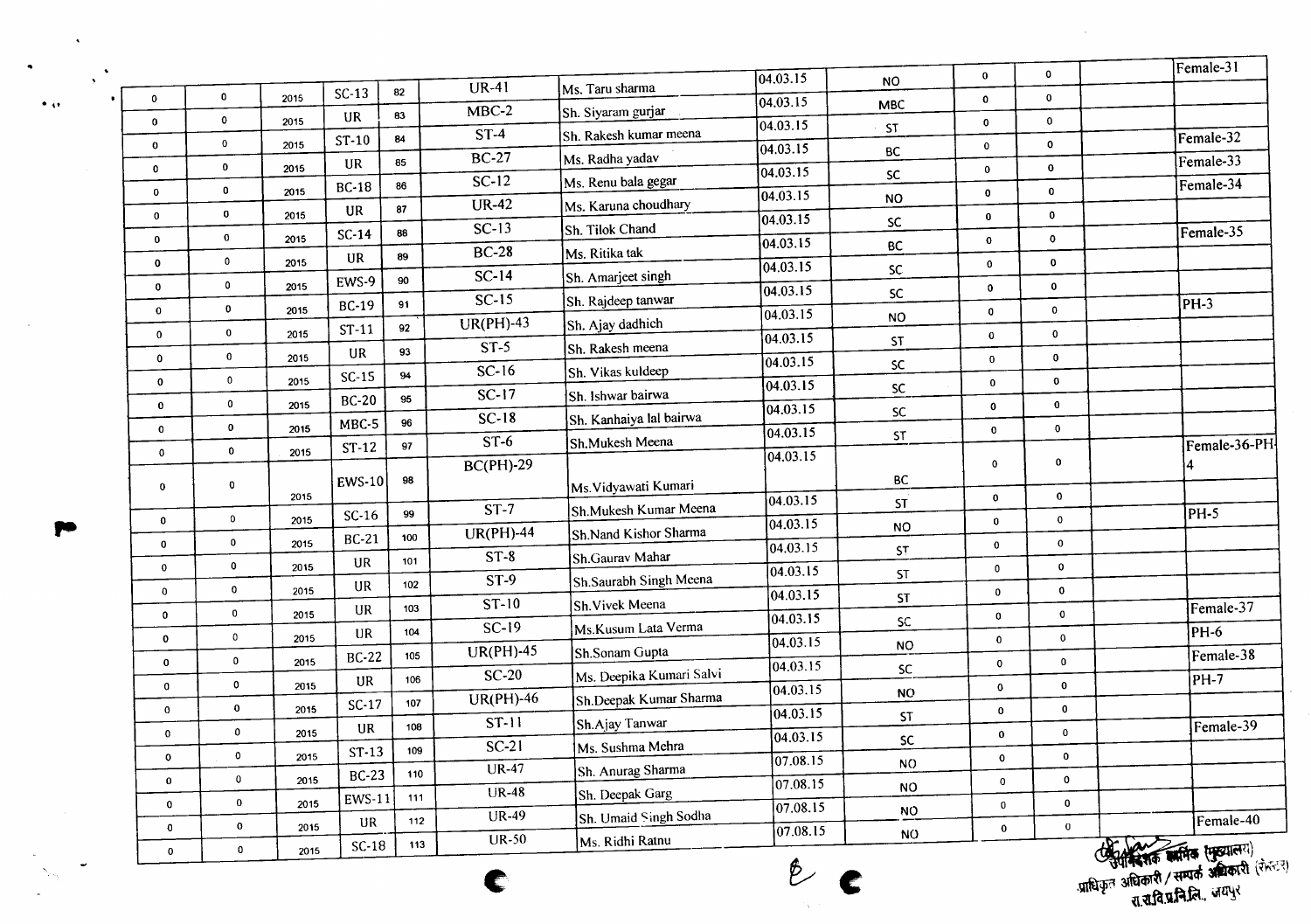| $\mathbf 0$         | $\pmb{0}$    | 2015 | UR                                | 114            | $\overline{SC-22}$ | Sh. Vijay Kumar Verma    | $\boxed{07.08.15}$ | ${\sf SC}$ | $\bf{0}$    | $\mathbf 0$ |                                                                                                                                |           |
|---------------------|--------------|------|-----------------------------------|----------------|--------------------|--------------------------|--------------------|------------|-------------|-------------|--------------------------------------------------------------------------------------------------------------------------------|-----------|
| 0                   | $\mathbf 0$  | 2015 | <b>BC-24</b>                      | 115            | $SC-23$            | Sh. Ajay Kumar Verma     | $\sqrt{07.08.15}$  | ${\sf SC}$ | $\mathbf 0$ | $\bf{0}$    |                                                                                                                                |           |
| 0                   | $\pmb{0}$    | 2015 | $\mathbf{U}\mathbf{R}$            | 116            | $SC-24$            | Sh. Jitendra Kumar Verma | 07.08.15           | ${\sf SC}$ | $\bf{0}$    | $\mathbf 0$ |                                                                                                                                |           |
| $\mathbf 0$         | $\mathbf{0}$ | 2015 | $ST-14$                           | 117            | $SC-25$            | Sh. Tanup Gahlot         | 07.08.15           | $\sf SC$   | $\pmb{0}$   | $\mathbf 0$ |                                                                                                                                | Female-41 |
| $\mathbf 0$         | $\mathbf{0}$ | 2015 | UR                                | 118            | $SC-26$            | Ms. Jyoti Kumari         | 07.08.15           | SC.        | $\pmb{0}$   | $\pmb{0}$   |                                                                                                                                |           |
| $\mathbf 0$         | $\bullet$    |      | $SC-19$                           | 119            |                    |                          |                    |            |             |             |                                                                                                                                |           |
| $\bf{0}$            | $\pmb{0}$    |      | <b>BC-25</b>                      | 120            |                    |                          |                    |            |             |             |                                                                                                                                |           |
| $\mathbf 0$         | $\mathbf 0$  |      | MBC-6                             | 121            |                    |                          |                    |            |             |             |                                                                                                                                |           |
| $\bf{0}$            | $\mathbf 0$  |      | <b>EWS-12</b>                     | 122            |                    |                          |                    |            |             |             |                                                                                                                                |           |
| $\mathbf 0$         | $\pmb{0}$    |      | $\ensuremath{\mathsf{UR}}\xspace$ | 123            |                    |                          |                    |            |             |             |                                                                                                                                |           |
| $\bf{0}$            | $\bullet$    |      | <b>BC-26</b>                      | $124$          |                    |                          |                    |            |             |             |                                                                                                                                |           |
| $\mathbf 0$         | $\mathbf{0}$ |      | $ST-15$                           | 125            |                    |                          |                    |            |             |             | $\mathcal{A}$                                                                                                                  |           |
| $\bf{0}$            | $\pmb{0}$    |      | $SC-20$                           | 126            |                    |                          |                    |            |             |             |                                                                                                                                |           |
| $\mathbf 0$         | $\mathbf 0$  |      | UR                                | $127$          |                    |                          |                    |            |             |             |                                                                                                                                |           |
| $\bf{0}$            | $\mathbf 0$  |      | <b>UR</b>                         | 128            |                    |                          |                    |            |             |             |                                                                                                                                |           |
| $\bf{0}$            | $\pmb{0}$    |      | <b>BC-27</b>                      | 129            |                    |                          |                    |            |             |             |                                                                                                                                |           |
| $\mathbf 0$         | $\mathbf{0}$ |      | <b>EWS-13</b>                     | 130            |                    |                          |                    |            |             |             |                                                                                                                                |           |
| $\mathbf 0$         | $\pmb{0}$    |      | $_{\rm UR}$                       | 131            |                    |                          |                    |            |             |             |                                                                                                                                |           |
| $\mathbf 0$         | $\mathbf 0$  |      | $SC-21$                           | 132            |                    |                          |                    |            |             |             |                                                                                                                                |           |
| 0                   | $\mathbf{0}$ |      | $\mathbf{U}\mathbf{R}$            | 133            |                    |                          |                    |            |             |             |                                                                                                                                |           |
| $\mathbf 0$         | $\mathbf 0$  |      | <b>BC-28</b>                      | 134            |                    |                          |                    |            |             |             |                                                                                                                                |           |
| $\mathbf 0$         | $\mathbf 0$  |      | $ST-16$                           | 135            |                    |                          |                    |            |             |             |                                                                                                                                |           |
| 0                   | $\bf{0}$     |      | <b>UR</b>                         | 136            |                    |                          |                    |            |             |             |                                                                                                                                |           |
| $\bf{0}$            | $\mathbf{0}$ |      | UR                                | 137            |                    |                          |                    |            |             |             |                                                                                                                                |           |
| 0                   | $\bullet$    |      | $SC-22$                           | 138            |                    |                          |                    |            |             |             |                                                                                                                                |           |
| $\bf{0}$            | $\mathbf{0}$ |      | <b>BC-29</b>                      | 139            |                    |                          |                    |            |             |             |                                                                                                                                |           |
| $\mathbf 0$         | $\mathbf 0$  |      | MBC-7                             | 140            |                    |                          |                    |            |             |             |                                                                                                                                |           |
| 0                   | $\mathbf 0$  |      | <b>EWS-14</b>                     | $141$          |                    |                          |                    |            |             |             |                                                                                                                                |           |
| $\mathbf 0$         | $\mathbf 0$  |      | $ST-17$                           | 142            |                    |                          |                    |            |             |             |                                                                                                                                |           |
| $\pmb{0}$           | $\mathbf 0$  |      | <b>BC-30</b>                      | $143$<br>$144$ |                    |                          |                    |            |             |             |                                                                                                                                |           |
| $\mathbf 0$         | $\pmb{0}$    |      | UR<br>$SC-23$                     | 145            |                    |                          |                    |            |             |             |                                                                                                                                |           |
| $\mathbf 0$         | $\pmb{0}$    |      | <b>UR</b>                         | 146            |                    |                          |                    |            |             |             |                                                                                                                                |           |
| $\mathbf 0$         | $\mathbf 0$  |      |                                   |                |                    |                          |                    |            |             |             |                                                                                                                                |           |
| $\mathbf{z} \neq 0$ |              |      |                                   |                |                    |                          | $\ell$             | <b>E</b>   |             |             | उपसिक्त कार्मिक (मुख्यात्मय)<br>प्राधिकृत अधिकारी / सम्पर्क अधिकारी (रोस्टर्स)<br>शाधिकृत अधिकारी / सम्पर्क अधिकारी (रोस्टर्स) |           |

 $\mathbf{C}$ 

 $\blacktriangleleft$ 

 $\mathcal{A}_{\mathcal{A} \mathcal{A}}$ 

₹

 $\mathcal{A}^{\prime}$ 

 $\bullet$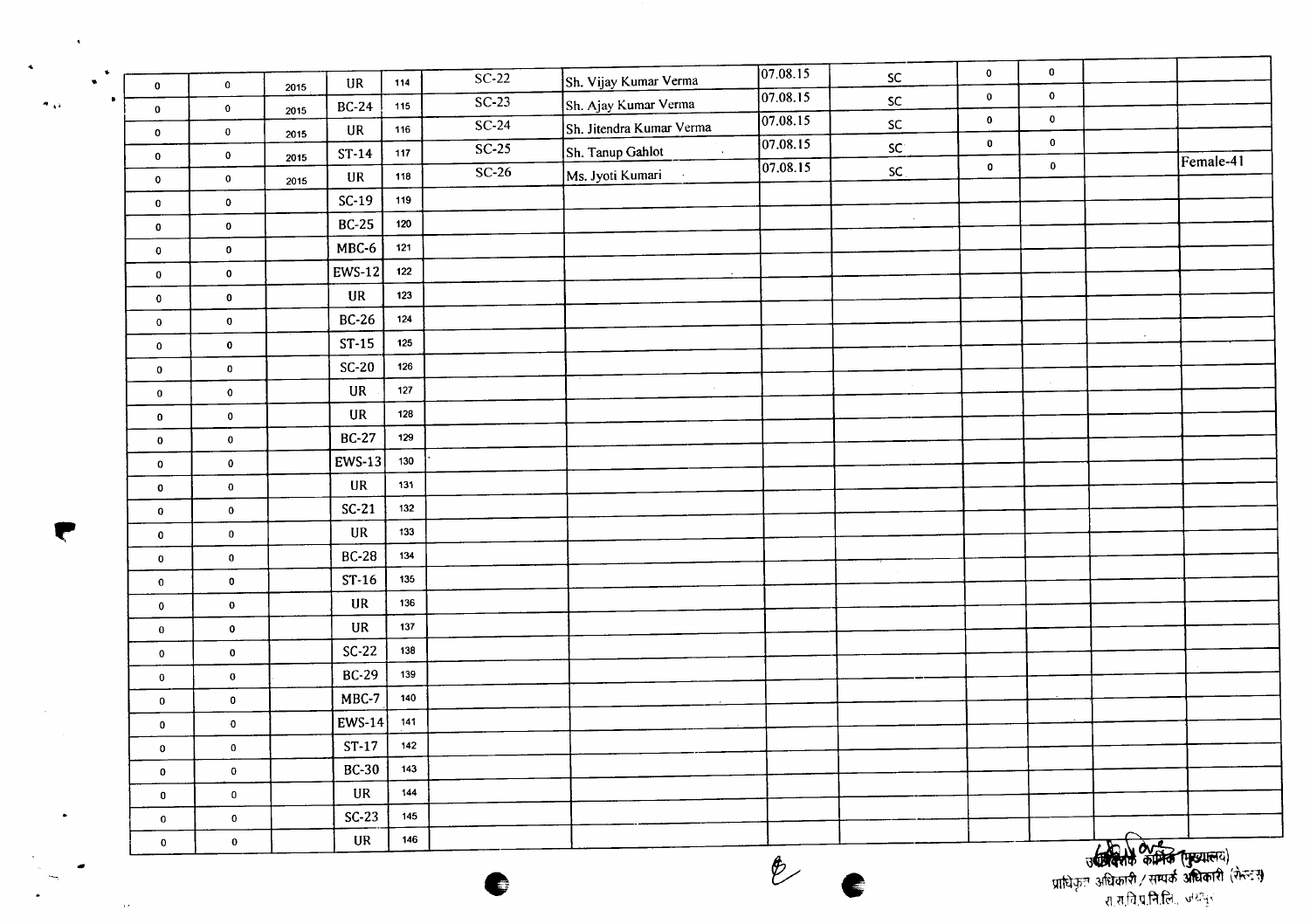|  |  | <b>UR</b>      | 147 |  |  |  |  |  |
|--|--|----------------|-----|--|--|--|--|--|
|  |  | $BC-31$ 148    |     |  |  |  |  |  |
|  |  | UR             | 149 |  |  |  |  |  |
|  |  | $ST-18$ 150    |     |  |  |  |  |  |
|  |  | $ EWS-15 $ 151 |     |  |  |  |  |  |
|  |  |                |     |  |  |  |  |  |

Gubay (Ballett)<br>
Supported and the Cont.)<br>
Supported and the Cont.)<br>
B.B.V.P.N. Ltd. JAIPUR

 $\curvearrowleft$ 

 $\bullet$ , c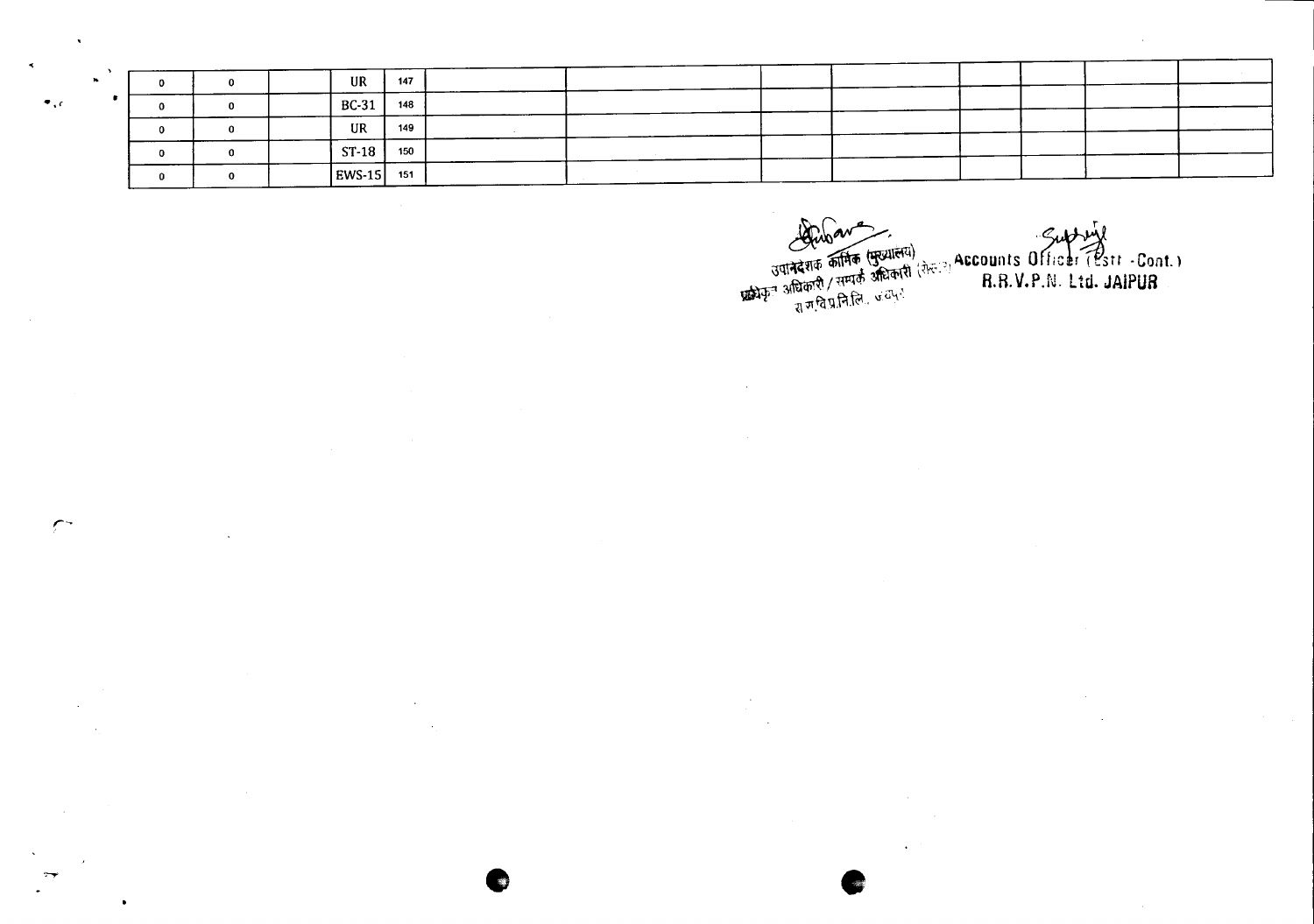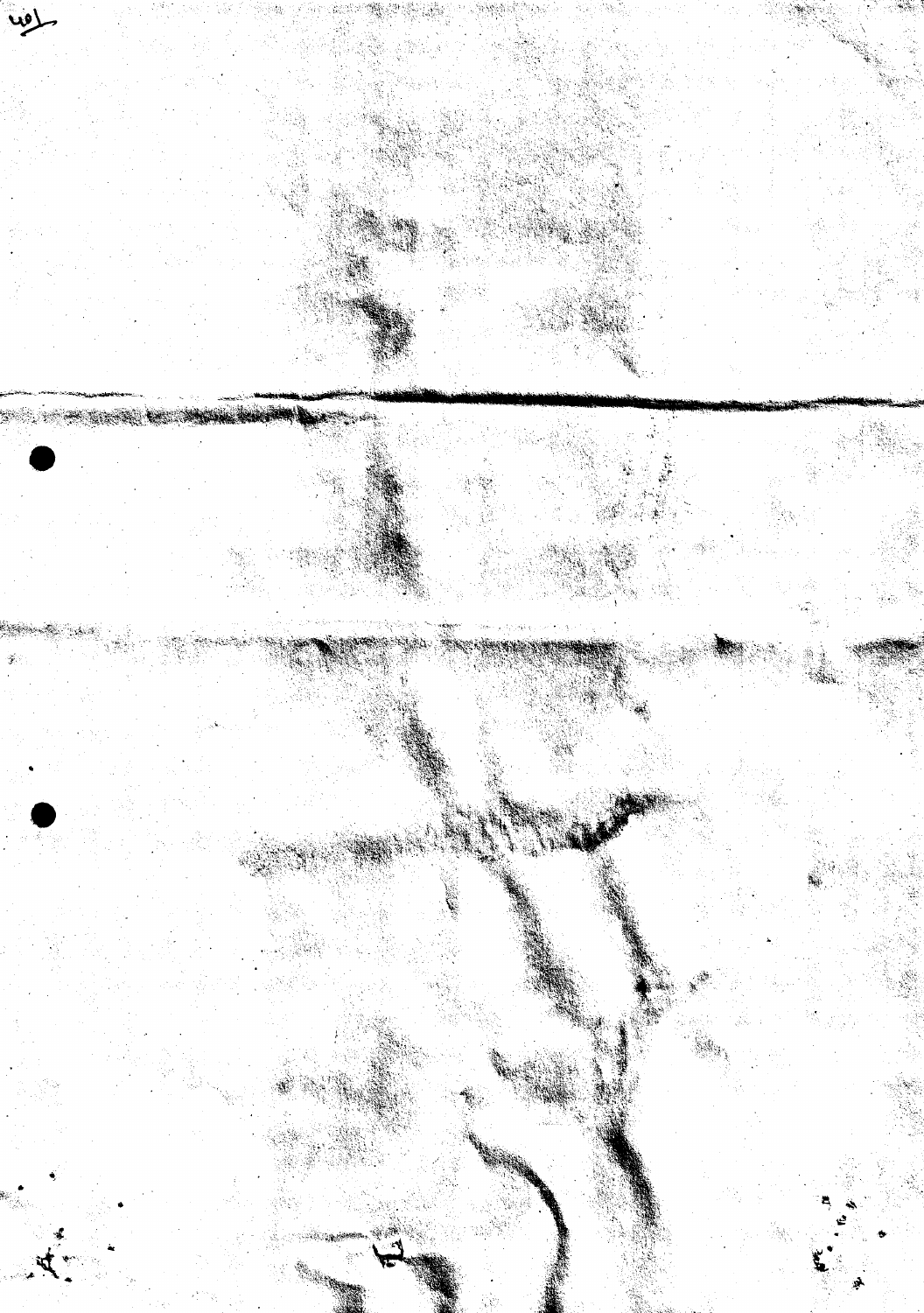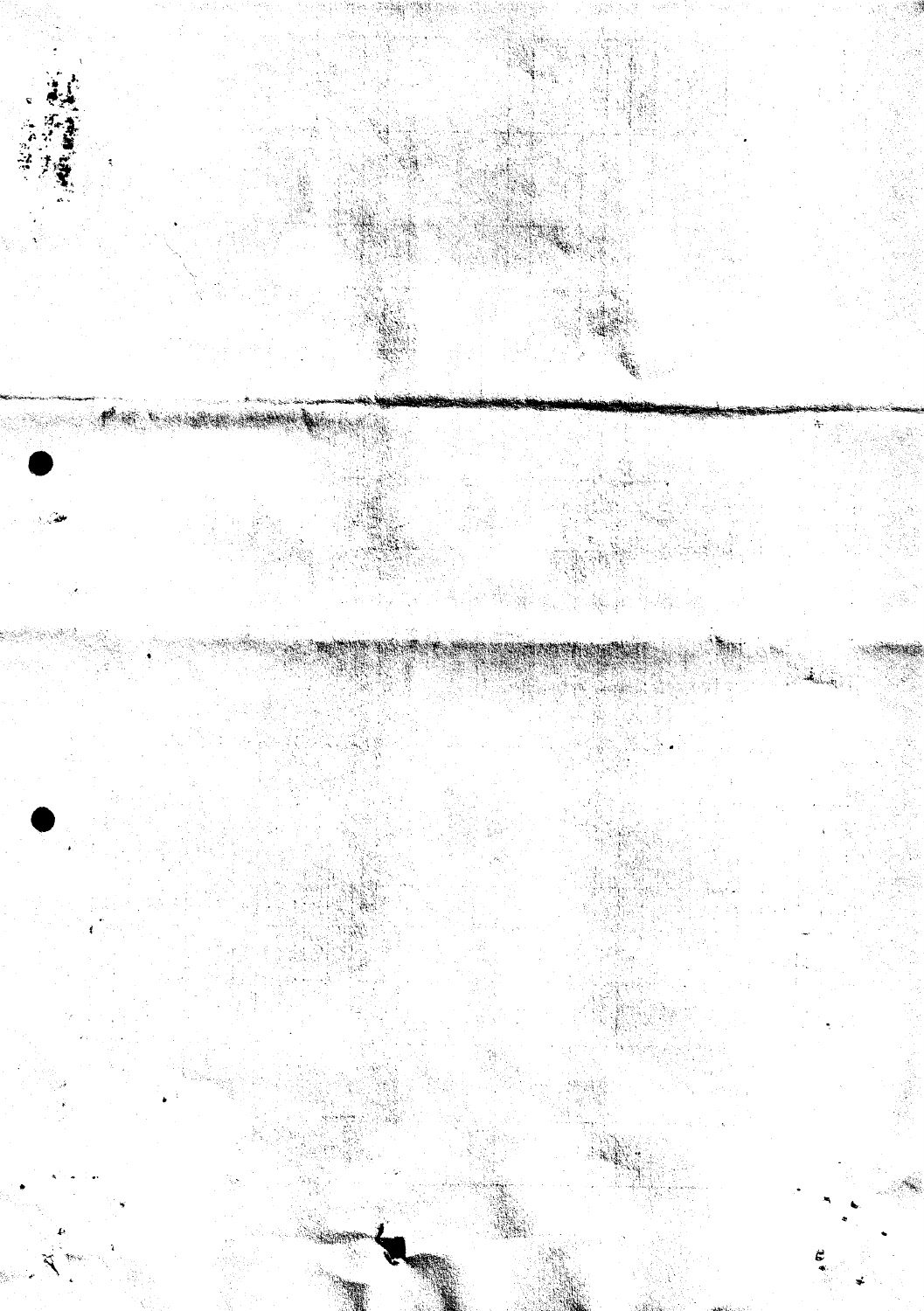